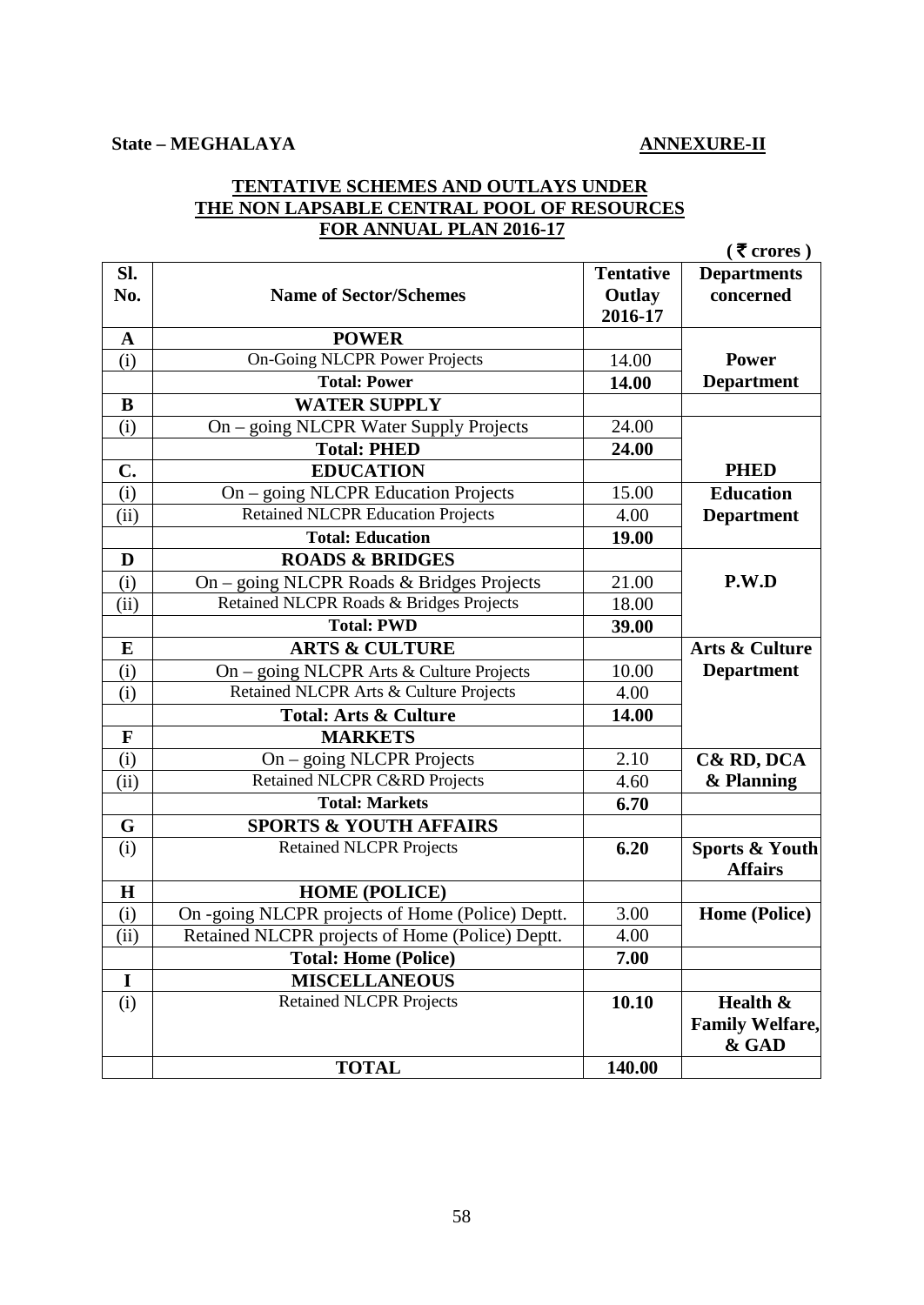## **TENTATIVE SCHEMES AND OUTLAYS UNDER THE NON LAPSABLE CENTRAL POOL OF RESOURCES**

|                         |                                                                                                      |                         | $(5 \t{N} \t{CRORE})$ |
|-------------------------|------------------------------------------------------------------------------------------------------|-------------------------|-----------------------|
| Sl. No.                 | <b>Name of Sector / Schemes</b>                                                                      | <b>Tentative Outlay</b> | <b>Departments</b>    |
|                         |                                                                                                      | 2016-17                 | <b>Concerned</b>      |
| $\overline{\mathbf{A}}$ | <b>POWER</b>                                                                                         |                         |                       |
|                         | I On - going NLCPR Power Projects                                                                    |                         |                       |
|                         | 1 New Umtru HEP (2 X20 MW) Ri Bhoi District                                                          | 2.00                    |                       |
|                         | 2 Ganol HE Project (22.5 MW) at Tura, West Garo Hills.                                               | 2.00                    | Power                 |
|                         | Construction of 132 D/C line from Rongkhon to Ampati alongwith                                       | 5.00                    | Department            |
|                         | 3 2x20 MVA, 132/33 KV sub-station at Ampati.                                                         |                         |                       |
|                         | LILO of one circuit of Palatana - Bongaigaon 400 KV line at Killing                                  | 5.00                    |                       |
|                         | 4 with 400/220 KV, 2 x 315 MVA GIS Sub-Station                                                       |                         |                       |
|                         | <b>TOTAL - POWER</b>                                                                                 | 14.00                   |                       |
| $\overline{\mathbf{B}}$ | <b>WATER SUPPLY</b>                                                                                  |                         |                       |
|                         |                                                                                                      |                         |                       |
|                         | I On - going NLCPR Water Supply Projects                                                             |                         |                       |
|                         | 5 Jowai Water Supply Scheme                                                                          | 1.00                    |                       |
|                         | 6 Greater Raliang Water Supply Project.                                                              | 3.00                    |                       |
|                         | 7 Greater Sohryngkham Water Supply Scheme (Hills Division).                                          | 3.00                    |                       |
|                         | 8 Greater Umsning Water Supply Scheme (Umsning Division).                                            | 3.00                    | <b>PHED</b>           |
|                         | 9 Mawsynram Water Supply Scheme (Hills Division).                                                    | 2.00                    |                       |
|                         | 10 Ialong Combined Water Supply Scheme (Jowai Division).                                             | 2.00                    |                       |
|                         | 11 Umroi Water Supply Scheme                                                                         | 2.00                    |                       |
|                         | 12 Upper Shillong Water Supply Project.<br>13 Greater Selsella Water Supply Scheme (Tura North Div.) | 5.00                    |                       |
|                         | <b>TOTAL - PHE</b>                                                                                   | 3.00<br>24.00           |                       |
|                         |                                                                                                      |                         |                       |
| $\overline{C}$ .        | <b>EDUCATION</b>                                                                                     |                         |                       |
|                         | I On - going NLCPR Education Projects                                                                |                         |                       |
|                         | 14 Thomas Jones Synod College, Jowai                                                                 | 1.00                    |                       |
|                         | 15 SAC Expansion Programme - Developing the Employment Potential                                     |                         |                       |
|                         | of NE Region in the New Economy & Promoting and Documenting                                          |                         |                       |
|                         | Regional talent                                                                                      | 1.00                    |                       |
|                         | 16 Construction of School Building & Staff Quarters for Sutnga                                       |                         |                       |
|                         | Presbyterian Higher Secondary School at Sutnga, Jaintia Hills                                        | 1.00                    |                       |
|                         | 17 Construction of School Building, Common Room, Teacher's Quarter,                                  |                         |                       |
|                         | etc. of Ri-Bhoi Presbyterian Higher Secondary School, Nongpoh                                        | 1.00                    |                       |
|                         | 18 Construction of School Building, Staff Quarters and Improvement of                                |                         |                       |
|                         | Playground of Mendipathar Secondary School, East Garo Hills                                          | 0.50                    |                       |
|                         | 19 Construction of School Building, Teacher's quarter, improvement of                                |                         |                       |
|                         | playground, etc of Rymbai Pohskur Secondary School, Jaintia Hills                                    | 0.50                    |                       |
|                         | 20 Construction of Trikikilla College Complex, West Garo Hills District.                             | 1.00                    |                       |
|                         | 21 Construction of Nongstoin College Building, Boys & Girls Hostel,                                  |                         |                       |
|                         | Library, etc. at Nongpyndeng, Nongstoin, West Khasi Hills                                            | 2.00                    |                       |
|                         | 22 Construction of Bormanik College Building, Playground, etc. Upper                                 |                         | <b>EDUCATION</b>      |
|                         | Shillong                                                                                             | 1.00                    | DEPTT.                |
|                         | 23 Construction of RCC Building at Govt. Girls' Higher Secondary                                     |                         |                       |
|                         | School, Shillong.                                                                                    | 1.00                    |                       |
|                         | 24 Construction of School Building, Staff Quarters, etc of Mawthawpdah                               |                         |                       |
|                         | Presbyterian Secondary School, West Khasi Hills                                                      | 1.00                    |                       |
|                         | 25 Construction of School Building, Hostels, Staff Quarters, Basketball                              |                         |                       |
|                         | Court etc of Nongpathaw Secondary School, East Khasi Hills                                           |                         |                       |
|                         | 26 Rymbai Presbyterian Higher Secondary School, Rymbai                                               | 1.00<br>1.00            |                       |
|                         |                                                                                                      |                         |                       |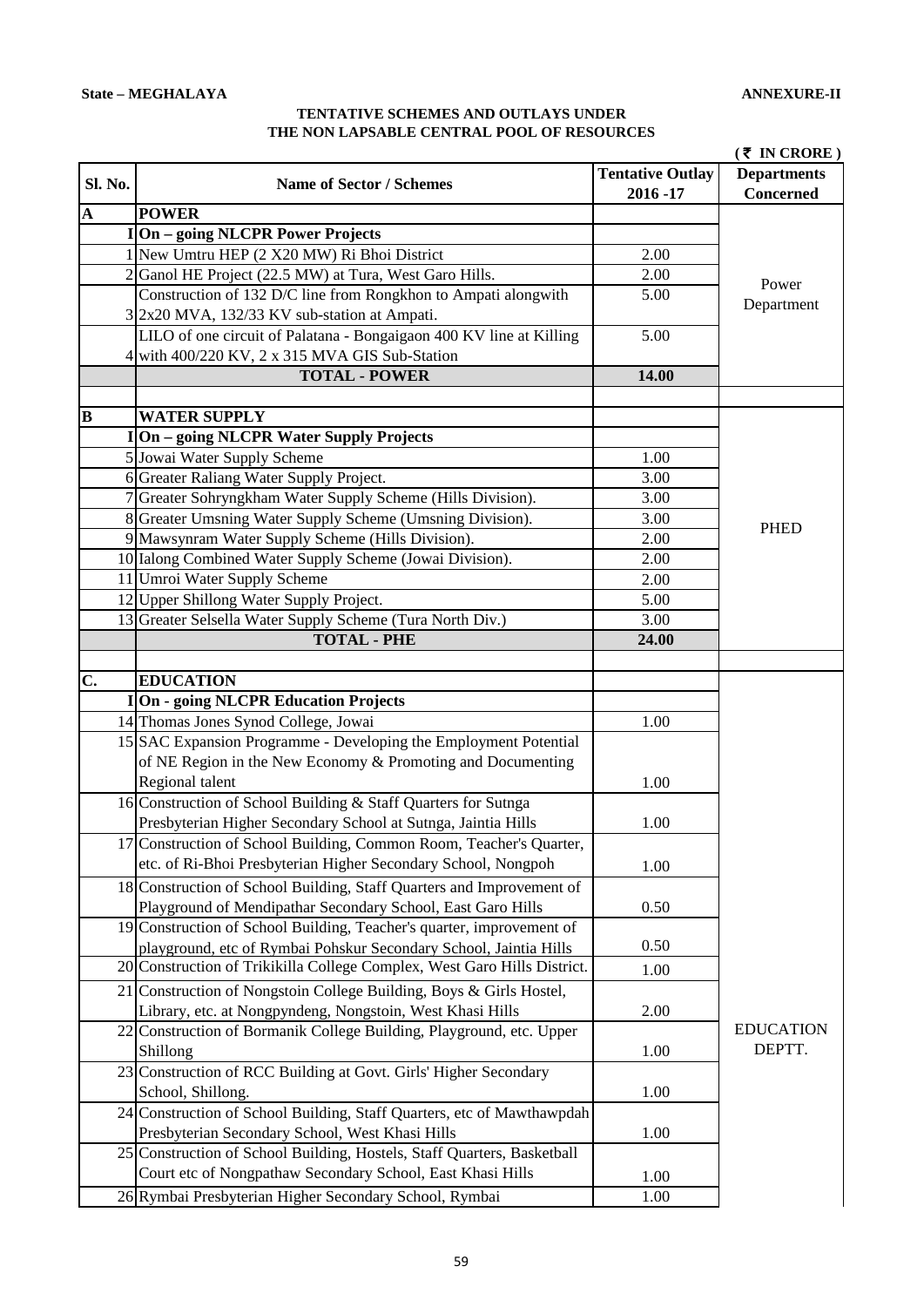| Sl. No. | <b>Name of Sector / Schemes</b>                                                                                                         | <b>Tentative Outlay</b> | <b>Departments</b> |
|---------|-----------------------------------------------------------------------------------------------------------------------------------------|-------------------------|--------------------|
|         |                                                                                                                                         | 2016 - 17               | <b>Concerned</b>   |
|         | 27 Construction / renovation of school building of DNS Wahlang                                                                          |                         |                    |
|         | Memorial Secondary School, East Khasi Hills, Shillong.                                                                                  | 1.00                    |                    |
|         | 28 Construction of Laban Bengalee Girls'HSS.                                                                                            | 1.00                    |                    |
|         | <b>TOTAL</b>                                                                                                                            | 15.00                   |                    |
|         |                                                                                                                                         |                         |                    |
|         | <b>II</b> Retained NLCPR Education Projects                                                                                             |                         |                    |
|         | 29 College of Science and Commerce at Mahendraganj                                                                                      | 2.00                    |                    |
|         | 30 College of Science and Commerce at Mawphlang                                                                                         | 2.00                    |                    |
|         | <b>TOTAL</b>                                                                                                                            | 4.00                    |                    |
|         | <b>TOTAL - EDUCATION</b>                                                                                                                | 19.00                   |                    |
| D       | <b>ROADS &amp; BRIDGES</b>                                                                                                              |                         |                    |
|         | On - going NLCPR Roads & Bridges Projects                                                                                               |                         |                    |
|         | 31 Improvement including metalling & blacktopping of Jakrem-Ranikor                                                                     | 1.00                    |                    |
|         | Road (6 - 15 Km)= 10Kms                                                                                                                 |                         |                    |
|         | 32 Improvement, widening, strengthening including metalling $\&$                                                                        | 1.00                    |                    |
|         | blacktopping of a road from 9th mile of NH-37 (Guwahati-Shillong                                                                        |                         |                    |
|         | Road) to Killing -Pilangkata (6.00 Km)                                                                                                  |                         |                    |
|         | 33 Widening of road to double from Araimile to Dakopgre of Tura town                                                                    | 1.00                    |                    |
|         | road (4.00 Km).                                                                                                                         |                         |                    |
|         | 34 Improvement, Metalling & Blacktopping of a road from NH-51 to                                                                        | 1.00                    |                    |
|         | Rongsigre (4.725 Km)                                                                                                                    |                         |                    |
|         | 35 Construction of remaining portion of Mawsahew-Nongsteng-Umblei-                                                                      | 1.00                    |                    |
|         | Mawphu Road (8 Km)                                                                                                                      |                         |                    |
|         | 36 Widening of roads into double lane in Williamnagar town (8 Km)                                                                       | 1.00                    |                    |
|         | 37 Rehabilitation of Lyngkhat - Dawki Road (l. 9.75 Km)                                                                                 | 1.00                    |                    |
|         | 38 Reconstruction of Bridges on Kherapara to Dekubazar (Bridge No.2/5                                                                   | 1.00                    |                    |
|         | 5/5 & 10/2                                                                                                                              |                         |                    |
| 39      |                                                                                                                                         | 1.00                    |                    |
|         | Reconstruction of bridges and Approaches on Damalgre - Mellim -                                                                         |                         |                    |
|         | Boldamgiri road, Tura in Meghalaya (Bridge No.5/3, 8/5, 9/1 & 10/2)                                                                     |                         |                    |
|         | 40 Construction of a road from Rongjeng-Mansang-Adorgre road                                                                            | 1.00                    |                    |
|         | including metalling and blacktopping (33 -38) Km with bridges                                                                           |                         |                    |
|         | 41 Improvement, widening, strengthening including Metalling and                                                                         | 1.00                    |                    |
|         | Blacktopping of a road from 9th Mile NH-37 Guwahati-Shillong to                                                                         |                         |                    |
|         | Killing Pillangkata (7th-21.50 Km).                                                                                                     |                         |                    |
|         | $42$ Re-Construction of SPT bridge No.14/1 over Umngi River to                                                                          | 1.00                    |                    |
|         | Permanent RCC Bridge at 14th Km of Laitmawsiang - Mawthawpdah                                                                           |                         |                    |
|         | road including approaches - West Khasi Hills Distt.                                                                                     |                         |                    |
|         | 43 Strengthening improvement including Metalling $\&$ blacktopping of                                                                   | 1.00                    |                    |
|         | road from Bholaganj to Nongjri including construction of a major                                                                        |                         |                    |
|         | bridge at Tharia over river Wahrew.                                                                                                     |                         |                    |
|         | 44 Construction including metalling and Blacktopping of Bandapara -                                                                     | 1.00                    |                    |
|         | Mallangkona - Shallang road (52 Km) Phase - I 10.00 Km - West                                                                           |                         |                    |
|         | Garo Hills Distt.                                                                                                                       |                         |                    |
|         | 45 Widening & Strengthening of Damra-Mendi-Songsak-Williamnagar<br>road (For conversion of SPT bridge into RCC bridge).                 | 1.00                    |                    |
|         |                                                                                                                                         |                         |                    |
|         | 46 Widening to double lane standard including M & BT of Dkhiah -<br>Sutnga - Saipung - Moulsei - Haflong Road (portion 1st to 8th, 17th | 1.00                    |                    |
|         | and 18th Km) - Jaintia Hills District.                                                                                                  |                         |                    |
|         | 47 Reconstruction of BUG bridge No.9/3 and 9/4 with RCC permanent                                                                       | 1.00                    |                    |
|         | bridge including approaches on Rongrenggre - Simsanggre -                                                                               |                         |                    |
|         | Nengkhra Road - East Garo Hills Distt                                                                                                   |                         | <b>PWD</b>         |
|         |                                                                                                                                         |                         |                    |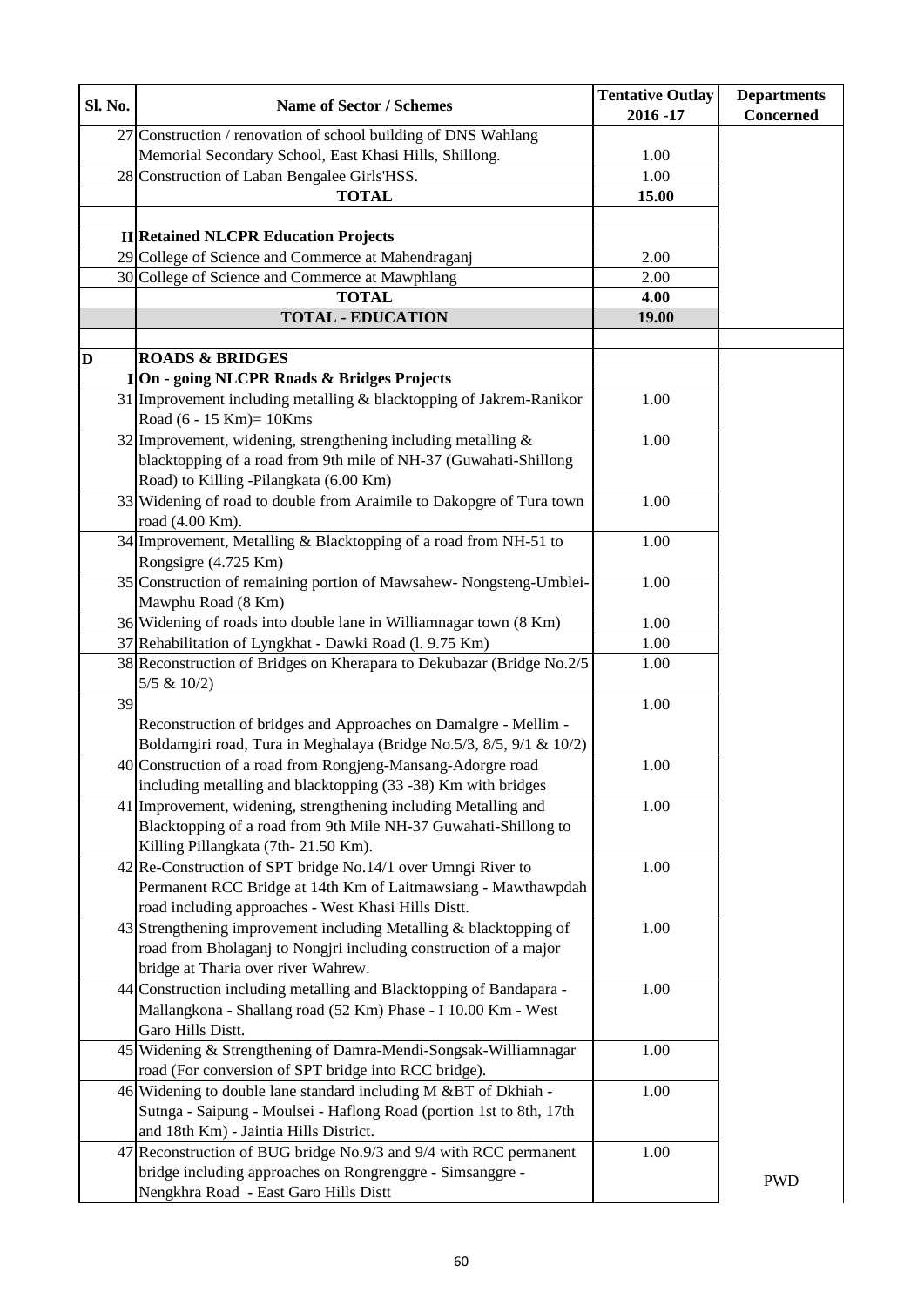| Sl. No.                 | <b>Name of Sector / Schemes</b>                                      | <b>Tentative Outlay</b><br>$2016 - 17$ | <b>Departments</b><br>Concerned |
|-------------------------|----------------------------------------------------------------------|----------------------------------------|---------------------------------|
|                         | 48 Construction including metalling and blacktopping of road from    | 1.00                                   |                                 |
|                         | Sohbar to Tharia (13Km)                                              |                                        |                                 |
|                         | 49 Construction including M $&$ BT of a road from G.S. Road NH 40 to | 1.00                                   |                                 |
|                         | Nongthymmai, Umsning - Ri Bhoi Distt.                                |                                        |                                 |
|                         | 50 Reconstruction of RCC Bridges No.3/1, 7/1, 7/2 & 8/1 on Ampati-   | 1.00                                   |                                 |
|                         | Mankachar Road (4 Nos.)                                              |                                        |                                 |
|                         | 51 Construction including Metalling and Blacktopping of a road from  | 1.00                                   |                                 |
|                         | Khliehtyrshi (near ATS) to meet Jowai By pass (4.03KM)               |                                        |                                 |
|                         | <b>TOTAL</b>                                                         | 21.00                                  |                                 |
|                         | <b>II</b> Retained NLCPR Roads & Bridges Projects                    |                                        |                                 |
|                         | Construction of an approach road from Chockpot in South Garo Hills   | 1.00                                   |                                 |
|                         | 52 to Jetra (Jetragre) $(0 - 17.00 \text{ Km})$ .                    |                                        |                                 |
|                         | 53 Bailey Bridge over river Simsang at Nokilawe - Span 60 x 2m       | 1.00                                   |                                 |
|                         | 54 Road from NH 62 to Minikgre - 9 Km                                | 1.00                                   |                                 |
|                         | 55 Kherapara-Chengapara Road - 8 KM                                  | 1.00                                   |                                 |
|                         | Bridge over River Ditdi on Bolonggitok - Debragre road (with         | 1.00                                   |                                 |
|                         | 56 approaches)                                                       |                                        |                                 |
|                         | 57 Amlarem-Pdengshakap-Muktapur Road (11 - 24KM)                     | 1.00                                   |                                 |
|                         | 58 NH 51 to Chokpot (32 KM) - M&BT                                   | 1.00                                   |                                 |
|                         | 59 Mendipathar-Songsak (Double Lane) - 11KM                          | 1.00                                   |                                 |
|                         |                                                                      | 1.00                                   |                                 |
|                         | 60 Sutnga - Sumer Road (20 Km) - Widening, Metalling & Blacktopping  |                                        |                                 |
|                         | Missing approaches of bridge over Kalipai river on Rymbai - Iapmala  | 1.00                                   |                                 |
|                         | 61 Suchen Road.                                                      |                                        |                                 |
|                         | Umden - Bleisha - Umrang Road - Improvement & Blacktopping           | 1.00                                   |                                 |
|                         | $62(8.00 \text{ Km})$                                                |                                        |                                 |
|                         | Khulia - Kuswai- Rangbeta Road - Improvement, Metalling &            | 1.00                                   |                                 |
|                         | 63 Blacktopping (10.00 Km)                                           |                                        |                                 |
|                         | Construction of RCC Bridge No.19/2 over river on Ildek on Kharkutta  | 1.00                                   |                                 |
|                         | 64 - Dilma - Adap road                                               |                                        |                                 |
|                         | Improvement including metalling and blacktopping of Katuli - Zikzak  | 1.00                                   |                                 |
|                         | via Diangapara including construction of 4 (four) RCC bridges (0 -   |                                        |                                 |
|                         | 65 11.50 Km)                                                         |                                        |                                 |
|                         | Construction of major bridge over River Daru on Jholgaon - Katuli    | 1.00                                   |                                 |
|                         | 66 road.                                                             |                                        |                                 |
|                         | 67 Road from Shangpung -Sutnga via mynska                            | 1.00                                   |                                 |
|                         | 68 Double Laning of Balat-Shella road                                | 1.00                                   |                                 |
|                         | 69 Rongsang Abagiri to Bandalkona Road                               | 1.00                                   |                                 |
|                         | <b>TOTAL</b>                                                         | 18.00                                  |                                 |
|                         | <b>TOTAL - ROADS &amp; BRIDGES</b>                                   | 39.00                                  |                                 |
|                         |                                                                      |                                        |                                 |
| $\bf{E}$                | <b>ARTS &amp; CULTURE</b>                                            |                                        |                                 |
|                         | I On - going NLCPR Arts & Culture Projects                           |                                        |                                 |
|                         | 70 International Centre for Performing Arts & Culture, Shillong      | 10.00                                  |                                 |
|                         | <b>TOTAL</b>                                                         | 10.00                                  | ARTS &                          |
|                         | <b>II</b> Retained NLCPR Arts & Culture Projects                     |                                        | <b>CULTURE</b>                  |
|                         | 71 Centre for Performing Arts and Culture Ampati                     | 4.00                                   |                                 |
|                         | <b>TOTAL</b>                                                         | 4.00                                   |                                 |
|                         | <b>TOTAL - ARTS &amp; CULTURE</b>                                    | 14.00                                  |                                 |
| $\overline{\mathbf{F}}$ |                                                                      |                                        |                                 |
|                         | <b>MARKETS</b>                                                       |                                        |                                 |
|                         | I On - going NLCPR Projects                                          |                                        |                                 |
|                         | 72 Construction and Development of the Iawmusiang Multi Purpose      | 1.00                                   | District Council                |
|                         | Market Complex, Jowai                                                |                                        | Affairs                         |